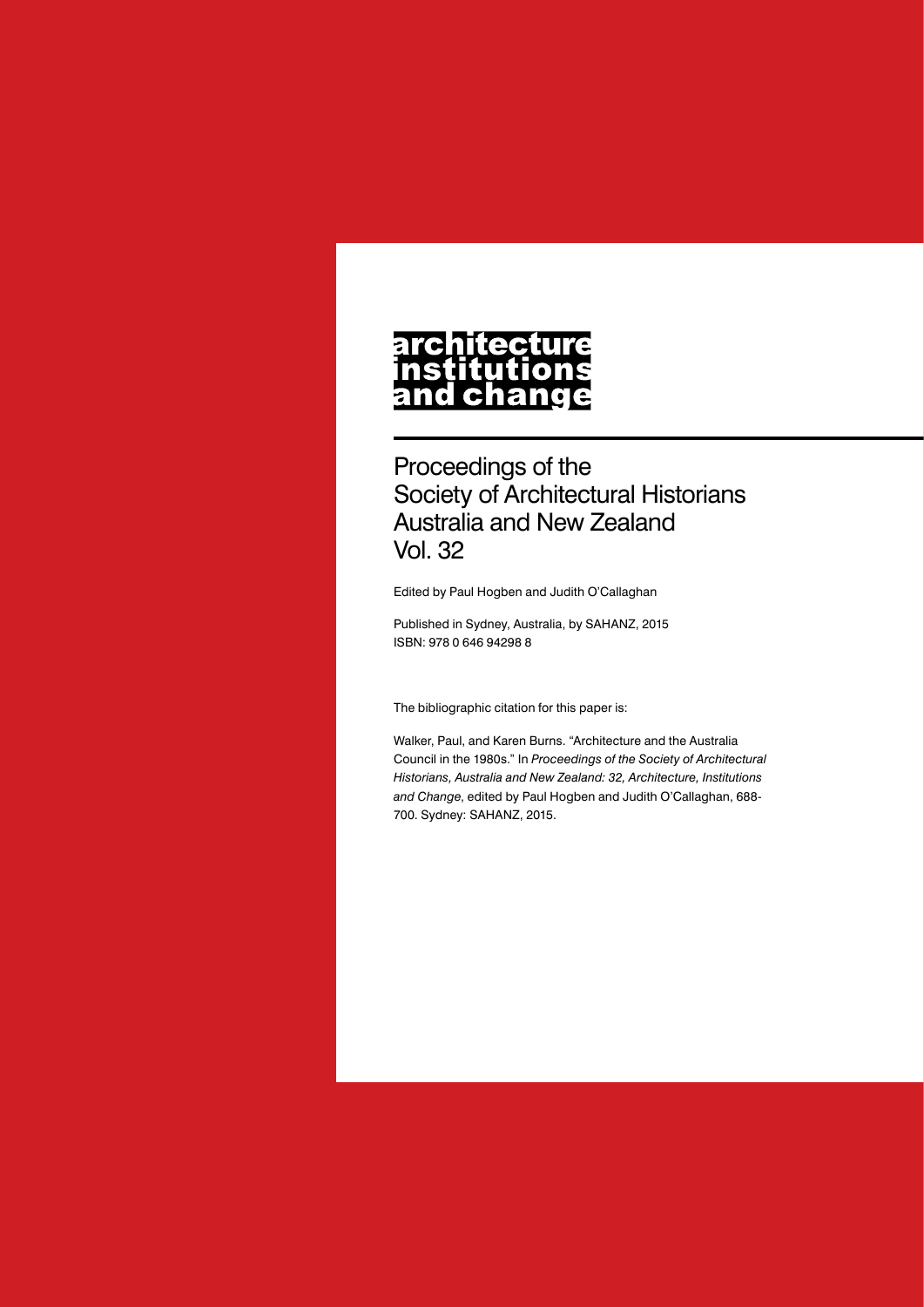## Architecture and the Australia Council in the 1980s

*Throughout the 1980s, design and architecture were a key part of the agenda of the Australia Council, the country's peak arts funding and policy body. This coincided with political and ideological pressures on the Council to adopt a view of the arts as industries, to develop new arts audiences through community engagement, and to align its activities to address questions of national identity that concerned the federal government. Despite a history of constantly changing administrative arrangements that reflected the uncertain place of architecture among the arts, and ultimately excluded it, the Council's engagement with design led to support for architecture in several ways. The Council represented the economic significance of design to governments and industry, subsidised the activities of professional organisations such as the RAIA, and facilitated contacts between Australian and Chinese architects. To promote a broader community interest in architecture, it assisted in developing programs of design education in schools, and toured exhibitions of contemporary Australian architecture locally and internationally. Through these exhibitions and publications drawn from them, and by supporting Australian-themed editions of international architectural journals, the Australia Council promoted Australia's architecture and design culture. In particular, it projected Australian architecture as complex, inclusive, and multiple. The paper investigates how in Australia Council activities, support for architecture cut across the conventional distinction between modernism and postmodernism and demonstrated a relationship between government agencies and postmodern architecture that is distinct from that prevailing elsewhere. In particular, it considers the significance of this engagement with postmodernism in relation to emergent constructions of identity which particularly concerned Australia in the 1980s.*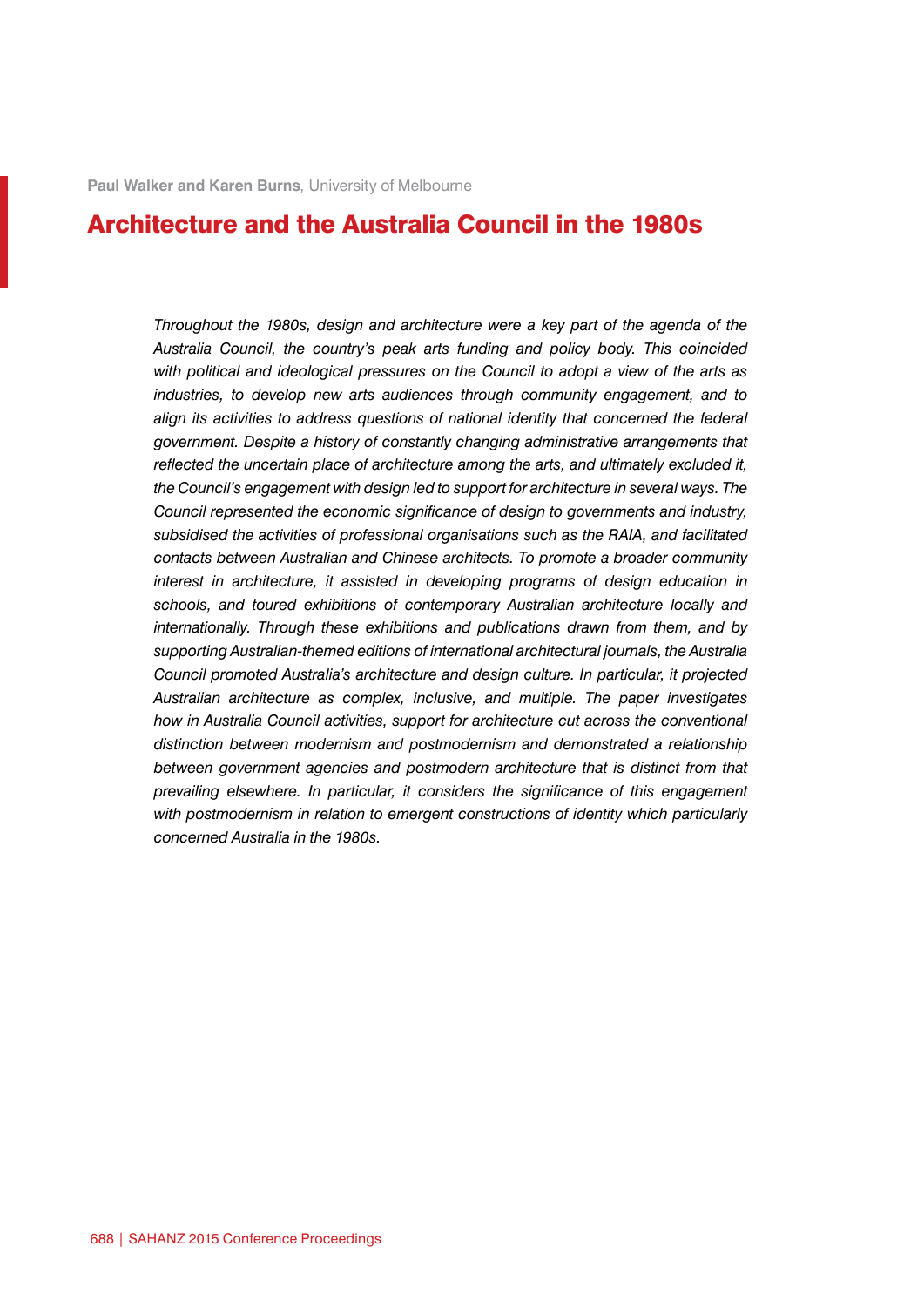

During the 1980s, architecture was a formal part of the programs of the Australia Council, Australia's peak arts funding and policy organisation. During this period, the Council's objectives in relation to design were articulated from time to time in its official publications, the Council's Annual Report for 1984-85, for example, stating that it supported design in order to promote its contribution to "the amenity of our cities and towns, the products we use, and our visual communications" and to "the development of Australian cultural identity". Further, anticipating later developments in what would become known as 'creative industries' policy, the Australia Council connected design to the "the competitiveness of industry and commerce".<sup>1</sup> In this paper, we examine the Australia Council's support for design and architecture during the 1980s, considering first the emerging ideological commitments of the Council, and then briefly surveying the activities of the Design Arts Board and other entities the Council established to propagate a design agenda. We focus then on publications on architecture – two associated with exhibitions the Design Arts Board staged, and three in the form of special issues of international architecture journals devoted to Australia which it funded – to consider how Australia Council support for architecture cut across the conventional distinction between modernism and postmodernism. This demonstrates a relationship between government agencies and postmodern architecture that is distinct from that prevailing elsewhere. This is particularly significant in how Australian architecture during the 1980s played a role in emergent constructions of national identity.

#### **The Australia Council in the 1980s**

Established in 1968, in 1975 under the Whitlam government the Australia Council became a statutory authority, succeeding and subsuming various other federal arts funding agencies which had evolved since the immediate post-war period.<sup>2</sup> Organised as a series of boards that were responsible for funding programs and for policy in particular fields – visual arts, music, literature, theatre, Aboriginal arts, and so on – in its first years of operation, and particularly under the chairmanship till 1981 of Geoffrey Blainey, the Australia Council acted mostly to coordinate the activities of its various constituent boards which otherwise were left to their own devices. Other initiatives of the Whitlam and Fraser governments, however, were to bear on the Council, in particular to promote three foci across the activities of all its boards. One of these foci was consideration of the economic value and impact of the arts construed as industries; the second entailed an emphasis on community access and increased participation to the arts; the third was to align arts policy more specifically with the policies of federal government, especially in regard to multiculturalism and cultural identity.<sup>3</sup> It was in the context of these developing themes that architecture and design were included on the Australia Council's agenda.

Among the economic initiatives of the Whitlam government and continued under Fraser was the establishment of the Industries Assistance Commission. The Commission's role was to consider ways to promote economic development in Australia other than through the traditional and crude device of tariff protection. Before the fall of the Labor government in 1975, the Industries Assistance Commission began an investigation into the performing arts in Australia; its report was delivered in 1976, to be followed by reports on commercial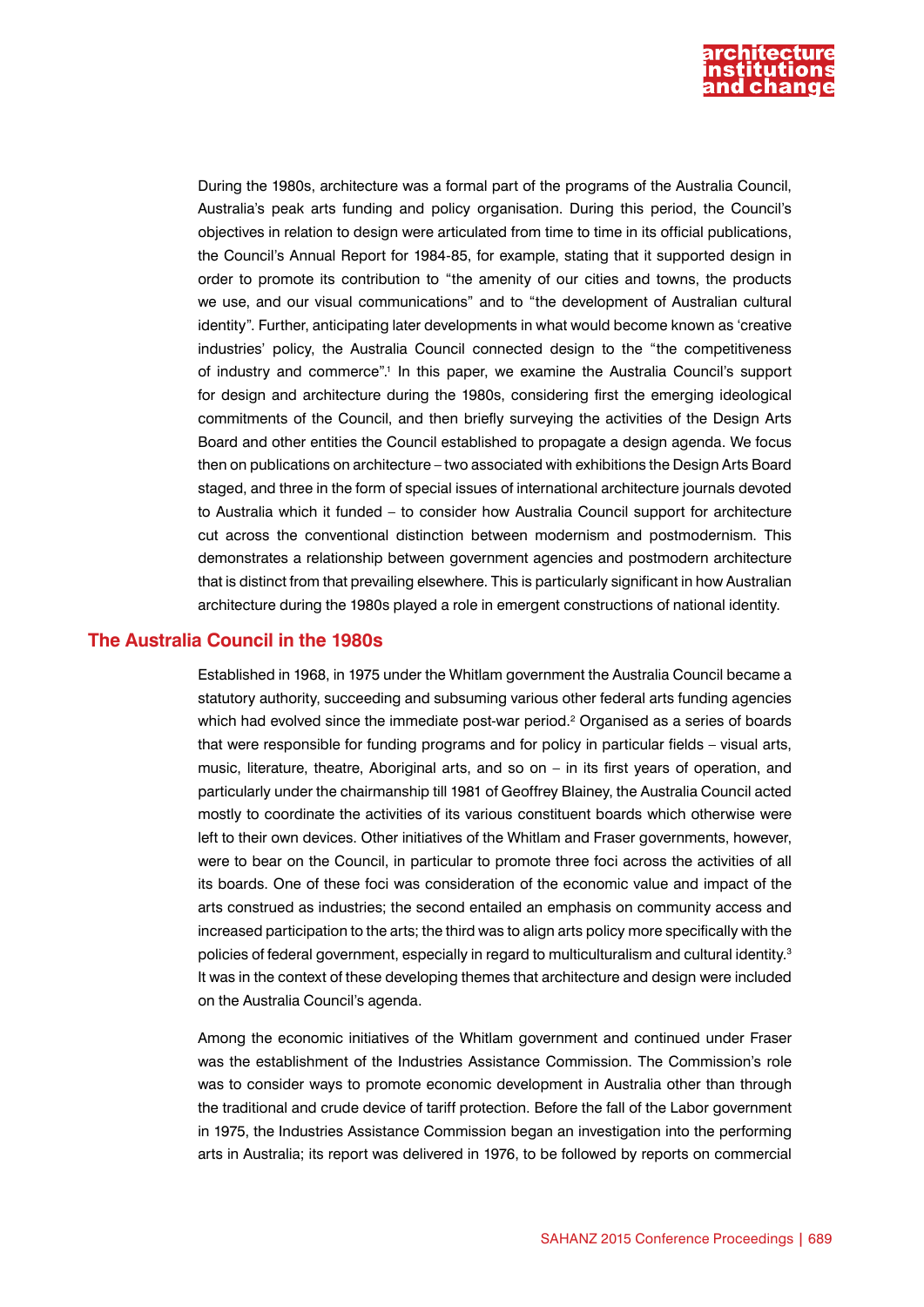theatre, music recording, and publishing. While these reports took care not to assert that, from a public policy perspective, cultural endeavour should be treated only as a matter of economics, they nevertheless suggested that there was some value in considering the arts as if they *were* industries. In particular, the IAC's investigations into the cultural sector questioned direct government support of traditional performing arts companies such as the Australian opera, ballet, and theatre companies, on the grounds that money spent on them subsidised the cultural consumption of but a small number of Australians. The IAC suggested that a better approach would be to develop broader interest in the arts through supporting education and grass roots arts endeavours: using a crude economic idea, to stimulate demand rather than to subsidise supply. The IAC further suggested that the productions of traditional elite arts could be better made available to the Australian community not by directly supporting the companies that produced them but rather by making video and audio recordings of their productions widely available. It recommended innovation be supported to further this aim.

The reflections and recommendations in the reports of the IAC on the performing arts, theatre, recording and publishing were met with outrage from the arts community which predictably argued that its activities should not be considered from the IAC's economic perspective. IAC recommendations were not adopted by the Fraser government. But IAC's views nevertheless had influence, not least because they coincided with a different critique of the arts in Australia that emerged in the early years of the Australia Council's operations. In articles appearing for the most part in the pages of *Meanjin*, writers including R. W. Connell and Tim Rowse staged leftist critiques of elitism in the arts in Australia.<sup>4</sup> These were framed not in terms of economics but rather of social justice. But possibly to the alarm of left-intellectuals, their social justice critique coincided with the neo-liberal economic stance on the moribund nature of the arts sector. Commenting on Rowse, *Meanjin*'s editor Jim Davidson observed that what was striking about his view was "despite its impeccable left-wing credentials, is its closet consumerism … he's concerned about choice, and the operation of a free market in it."<sup>5</sup> The left critique of arts policy and funding tended, then, to further underline the emphases on community, education, audience, and industry within the Australia Council, set in train by the Industries Assistance Commission reports.

While Blainey nominally addressed the call for more grass-roots involvement in the arts by setting up a Community Arts Board, it was not until Tim Pascoe succeeded him as chair of the Australia Council that the Council's commitment to community arts had substance. Pascoe had been Federal Director of the Liberal Party 1974-75: his community arts focus aligned with the Fraser government's views on the rights of communities to self-determination in their development within a broader collective identity of a multi-cultural Australia.<sup>6</sup> Pascoe also further encouraged the view that arts needed to be understood in terms of their economic dimensions. These ideological imperatives gained impetus when Donald Horne succeeded Pascoe in 1985. Apparently influenced by the writings of Daniel Bell, Horne viewed the arts "as a quintessential post-industrial industry", and envisaged a role for the Council in reshaping Australian polity to address economic and social change.<sup>7</sup> Placing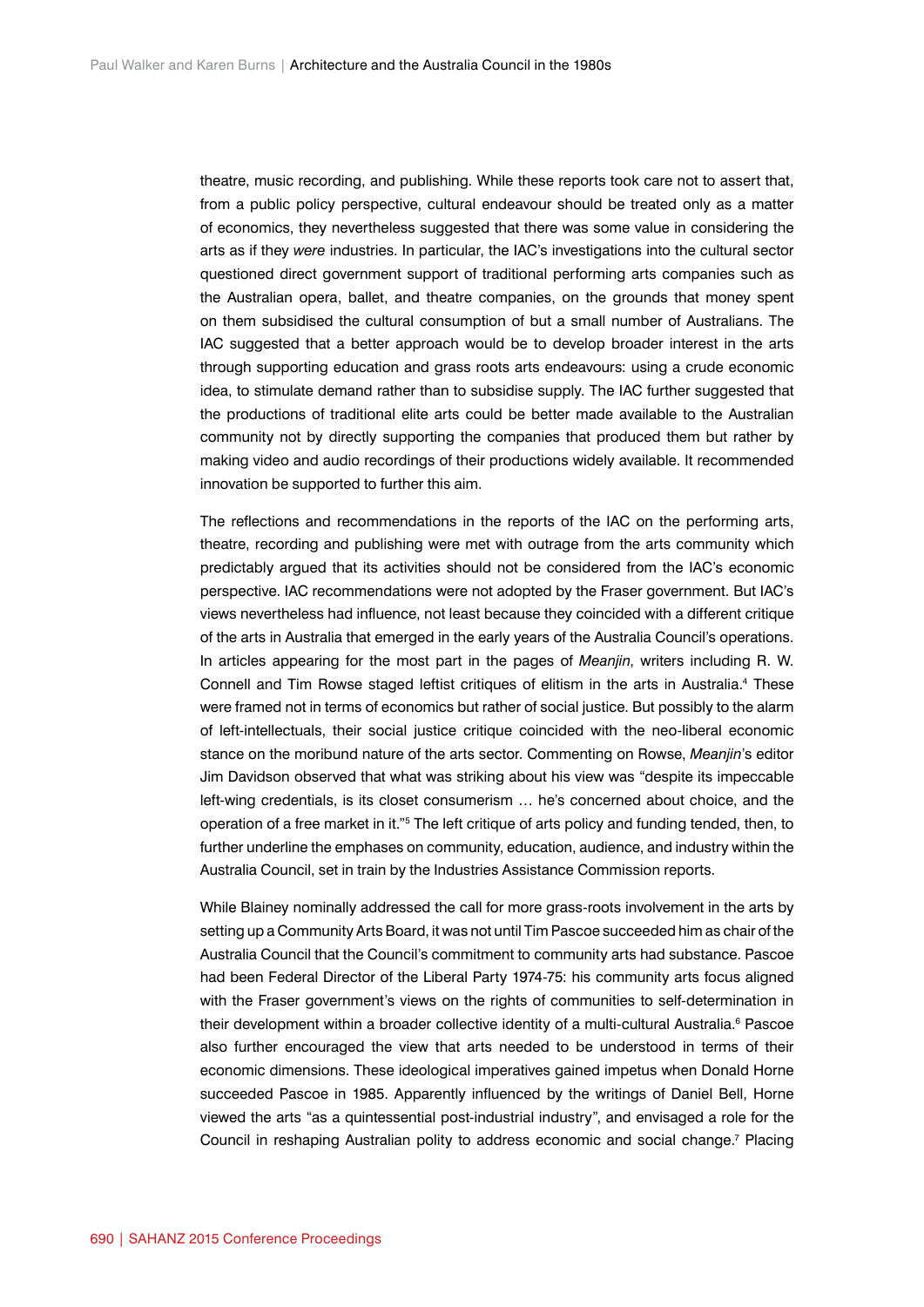

community development at the centre of the Australia Council's activities, he replaced the Community Arts Board with a Community Cultural Development Unit, which he chaired and on which the chairs of the art-form specific boards all sat.<sup>8</sup> But Horne's tenure at the Australia Council coincided with the 1986 McLeay Report of the House of Representatives Standing Committee on Expenditure.The McLeay Report emphasised the economic view of the arts that had been in the ascendency for the previous decade, but informed also by the 'small government' ideology then prevalent sought to refocus federal support for the arts on direct grants to artists and arts companies, and to reassign policy responsibilities to the Department of Arts, Heritage and Environment. There they would be under closer overview of the responsible federal minister.<sup>9</sup> In response, Horne had to defend the role of the Council in formulating national cultural policy and to make its own operations leaner.

#### **Architecture and the Australia Council**

Architecture and design came and went from the Australia Council's portfolio during this fast moving helter skelter of changing personalities, and changing political and ideological circumstances. The suggestion that the Australia Council should have a Design and Architecture Board, equivalent in standing to those for other art forms – the Visual Arts, Literature, Music or Theatre – emerged in the late 1970s. Johanson comments:

Just as the Community Arts Board became the Council's expression of its sensitivity to community interests in the wake of the IAC reports, the Council was also impelled to exhibit its sensitivity to the needs of national industries. In the late 1970s, a group within the Visual Arts Board suggested the creation of a Design and Architecture Board…. [A]n Architecture and Design Committee was created when Ellicott [R. J. Ellicott, Minster for Home Affairs] expressed his support for the proposal, on the grounds that the encouragement of such activities would assist Australian manufacturing industries to raise the quality of their products.<sup>10</sup>

The architect John Andrews certainly led the group within the Visual Arts Board championing the establishment of a design and architecture board. Andrews was made a member of the Visual Arts Board no later than 1977. He was at the peak of his career and influence: the Cameron Offices for the Federal government were nearly complete; his first major Sydney building, the American Express Tower, had just been opened, and he was about to serve on the competition jury to select the design for the most ambitious building undertaken by the Federal government, New Parliament House.

The trajectory of the Australia Council's interest in matters architectural and designerly corresponds exactly with a particularly reflective moment in Australian architecture and in cultural activities more broadly. This is a moment bracketed by the making of the new parliament between 1979 and 1988, when government and its agencies were occupied intermittently with the meaning of the forthcoming bicentennial. The Federal government established a Bicentennial Authority in 1979<sup>11</sup>, with which the Australia Council anticipated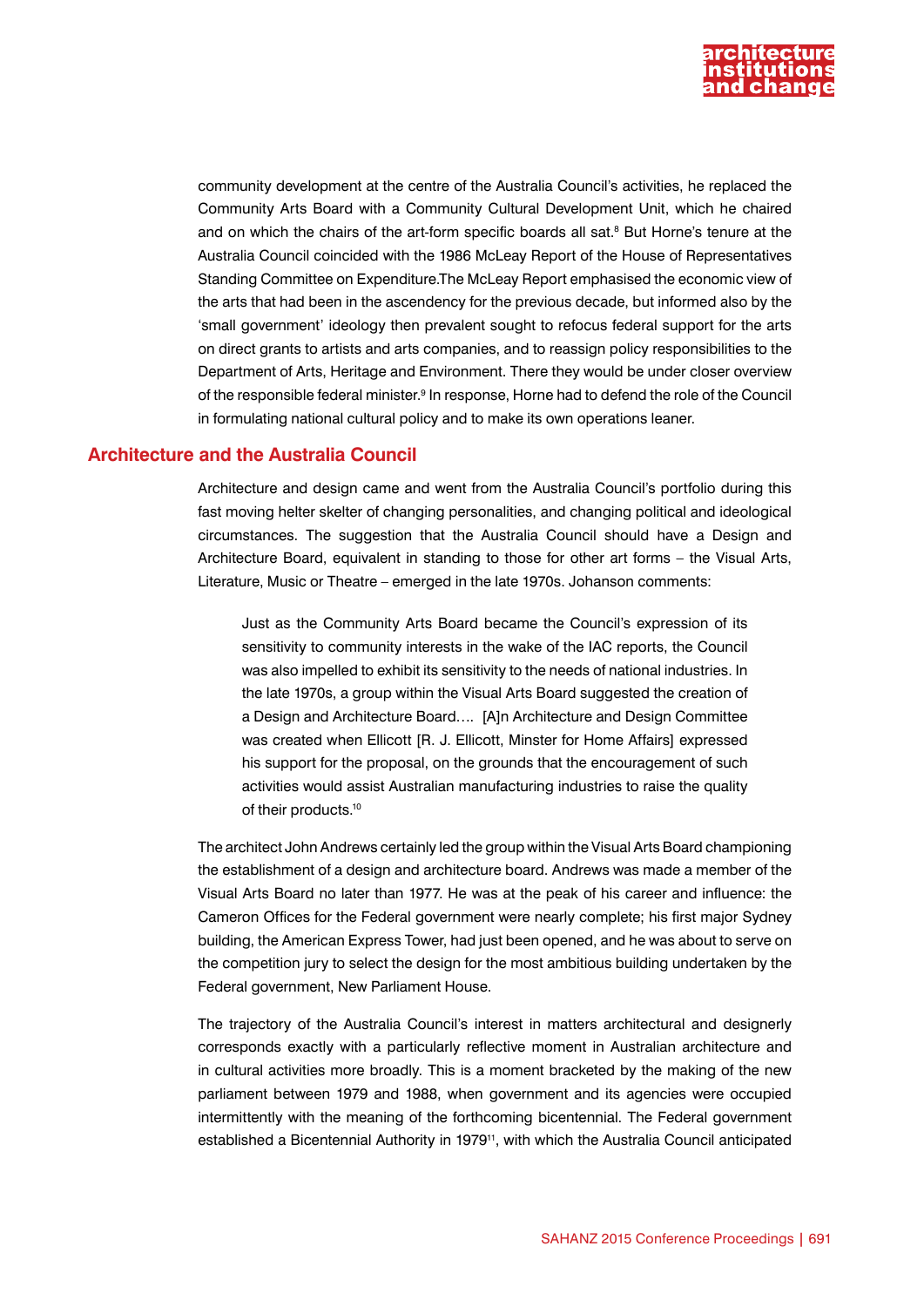collaborating to produce a bicentenary arts program for 1988.12 The prospect of national jubilation was, however, mixed with a sense of anxiety about the country's economic prospects and about what we might in retrospect call its post-colonial condition. While preliminary commitment to a new parliament dates back as far as 1965, the project of implementing it in time for an opening early in 1988 was announced in November 1978.13 An international architectural competition was launched in April 1979, with Andrews named as one of the competition jurors. Interestingly, he was already identified as "Mr. John Andrews, Architect, Sydney, Chairman of the Architecture and Design Panel, Visual Arts Board, Australia Council", more than a year before that panel officially came into existence.<sup>14</sup> The documentation of the new parliament competition conditions raised questions about architecture's representational and aesthetic roles – articulated in a manner likely to have been strongly influenced by Andrews – that in many ways foreshadow concerns that were to range across the architectural undertakings of the Australia Council. The parliament design competition conditions included the statement that

Competitors should … question whether it is appropriate that a building of the late 20<sup>th</sup> century use the language of bygone eras. What would be the connotations – in the mind of the visitor – of a building with a monumental scale, sited on a hill? Does significance necessarily mean bigness? Should the functional aspects of the building be moulded into an abstraction of checks and balances (Brasilia)? Does the nature of the requirements imply an acknowledgement of the forces of growth and change?15

1988, the year of bicentennial and of the formal opening of new parliament, was also the year in which Australian Pavilion at the Venice Biennale was completed to the designs of Sydney architect Philip Cox; it was the most tangible and lasting legacy of the Australia Council's architectural fling.

Organisationally, this fling started with the establishment in 1980 of the Architecture and Design Panel of the Council's Visual Arts Board. Just a year later in 1981, this panel became a committee responsible directly to the Australia Council's board rather than through Visual Arts.<sup>16</sup> It was chaired by Andrews, with three other members including Cox.<sup>17</sup> From 1984, this was expanded to become the Design Arts Board. After the McLeay Report, the government proposed to reorganise the Australia Council into five boards, with the Design Board (as it was by then styled) being one of those to continue.<sup>18</sup> However, Horne's organisational review of the Australia Council in 1987 – attempting to stave off the full extent of the government's plan – proposed four boards of a different configuration. Following Horne's review, the Design Board was disestablished. Support of design within the Australia Council was returned to a committee of the Council<sup>19</sup>, which was dissolved two years later, after the Visual Arts Board had installed its 1988 Venice Biennale offering (an exhibition of the work of the painter Arthur Boyd) in Cox's still incomplete pavilion.<sup>20</sup> Andrews remained on board throughout this rocky institutional ride, Cox for most of it.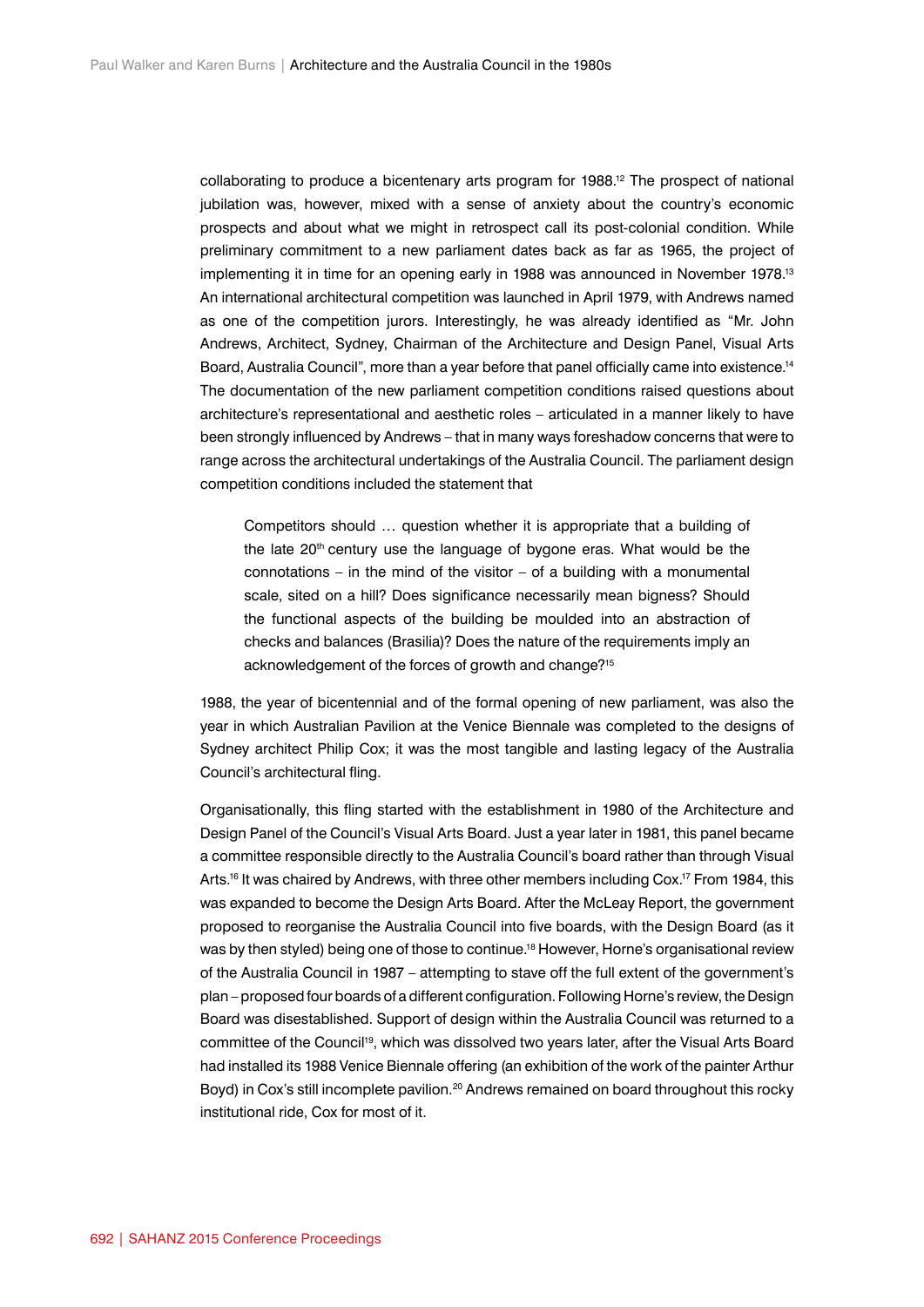

#### **Industry, community, and identity**

The Design Arts Board and its precursors within the Australia Council promoted architecture in several ways. It supported design education initiatives in schools. In conjunction with municipal authorities, it developed a program of 'Townscape Improvement'. To promote knowledge of Australian architecture internationally, it toured the exhibition 'Old Continent, New Building: Contemporary Australian Architecture' to six European cities and five in the US, where it coincided with the arts program of the 1984 Los Angeles Olympics.<sup>21</sup> 'Australian Built: a photographic exhibition of recent Australian architecture responding to the place', was a complementary exhibition which toured Australian centres.<sup>22</sup> Visits to Australia were arranged of significant figures such as the contrarian historian of modernism Reyner Banham and American landscape architect Lawrence Halprin, and other international visitors supported through the RAIA's International Architecture speaker series such as Zaha Hadid and James Wines. The Design Arts Board supported publication of Australian architecture through the catalogues of its exhibitions and by assisting the travel to Australia of writers and editors from journals including the *Architectural Review*, *International Architect*, *Domus*, the *Architect* and *Interior Architecture*. 23

The nature of the Australia Council's commitment to design was outlined in statements such as that from the 1984/85 Annual Report of the Council already cited. It is most fully delineated in a leaflet published by the Council's Arts Information Program in 1981, setting out the agenda of the then Architecture and Design Panel. This agenda consists of several items. 'Design Communication' includes projects "that let more people know about the role of design in everyday life and of Australian design achievements" – books, television programs, and exhibitions are envisaged. 'Design in Industry' will seek to "influence business and industry to make greater use of design". 'Design in Government' initiatives "will work with government and its agencies to develop policies that will increase the use and effectiveness of design". 'The Design Professions' will support the existing programs and initiatives of professional design bodies and will collectively represent "the design professions to industry, government and society". 'Design in Education' will "encourage increased opportunities for design experience in schools, in the general curriculum as well as in the crafts, industrial arts and home science areas".<sup>24</sup>

The undertakings of the Design Arts Board (as it was by 1984) can also be seen to have followed the pattern established by its parent – the Visual Arts Board – and the other 'art form' boards. In part this was because the Visual Arts Board – presumably at Andrews' prompting – was already supporting architecture and design before the establishment of a separate entity within the Australia Council to promote them. The year before it established its Architecture and Design Panel, the Visual Arts Board gave grants to individuals including Norman Day, Jennifer Taylor, John Redmond, and John James to work on architecture or design projects.25 It also subsidised the travelling exhibition 'Ettore Sottsass jr: From the end product to the product's end', shown in 1979 at the National Gallery of Victoria, the Ballarat Fine Art Gallery, and the S H Ervin Museum and Art Gallery in Sydney.<sup>26</sup>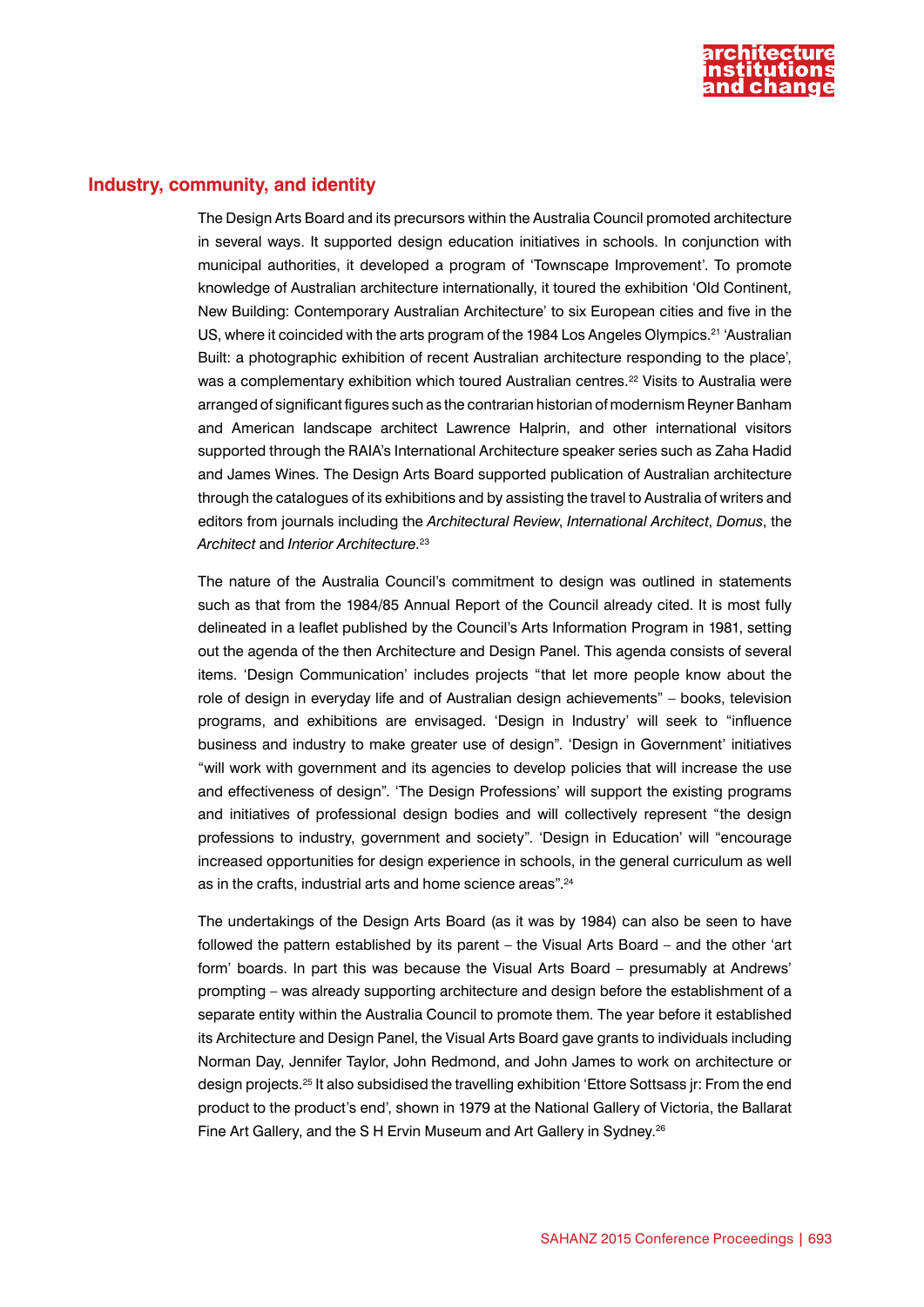The much more significant support of international travelling exhibitions to present Australian achievement abroad was also a well-established pattern in the activities of the Visual Arts Board. The first venue of the major undertaking of this kind with respect to architecture, 'Old Continent, New Building', was the Harry Seidler designed Australian Embassy in Paris, where it opened in November 1982.<sup>27</sup> Seidler's building had already hosted exhibitions of Australian painting and photography staged by the Visual Arts Board.<sup>28</sup> The sponsorship and promotion of articles or special issues on Australian culture in international journals was a well-established pattern in the activities of both the Literature Board and the Visual Arts Board. Sponsored visits by writers and editors from international art journals had resulted in articles on Australian art in *Domus* and *Flash Art* (Italy); *Art Monthly* and *Studio International* (UK); *Art Press* (France); and *Art Forum* and *Art in America* (US).29

Despite the activities of the Design Arts Board in retrospect appearing inclusive and eclectic, its most significant undertakings can nevertheless be mapped against the three themes of industry, community and identity emergent across the Australia Council's activities in the 1980s. These were the key drivers.

The 'industry' commitment of the Australia Council's interest in architecture and design entailed promotion of the economic value of design to government and business worlds, the support of the existing programs of relevant professional organisations, particularly the Royal Australian Institute of Architects but also the facilitation of design as a way of enhancing the government's own activities. One of the first design visitors to come to Australia under the design programs of the Australia Council was Michael Pittas, Director of the Design Arts program of the US National Endowment for the Arts, to present an initiative that "was aimed at improving the standard of design within the United States Government and its agencies".<sup>30</sup> From 1985-86, the Design Arts Board was particularly to target municipalities to promote better urban design, starting with a project to improve Parramatta Road in Sydney through a design ideas competition.<sup>31</sup> Further such work was done in conjunction with planning authorities in Victoria and New South Wales in 1986-87, and in Western Australia in 1987- 88, by which time there was an edifice called the National Townscape Improvement Grants Program.<sup>32</sup> And anticipating the future significance for Australian architectural practices of China, a path-breaking delegation of Chinese architects made a visit to Australia in June 1983, sponsored by the Australia China Council and the Design Arts Committee. Andrews subsequently visited China in an official capacity.<sup>33</sup> An ongoing collaboration was subsequently established with China's Ministry of Urban Construction and Environmental Protection, with exchanges of Chinese and Australian designers across engineering, architecture, interior design and industrial design being established the following year.<sup>34</sup> Another industry initiative involved the Design Arts Board placing furniture designers with manufacturers to come up with prototype designs. These were shown at the Australian Furnishing Expo in Sydney in 1985, and subsequently in David Jones department stores.<sup>35</sup> The work with furniture designers and manufacturers continued until the Australia Council discontinued its support for design in the late 1980s.

Community involvement primarily entailed the building of audiences for design and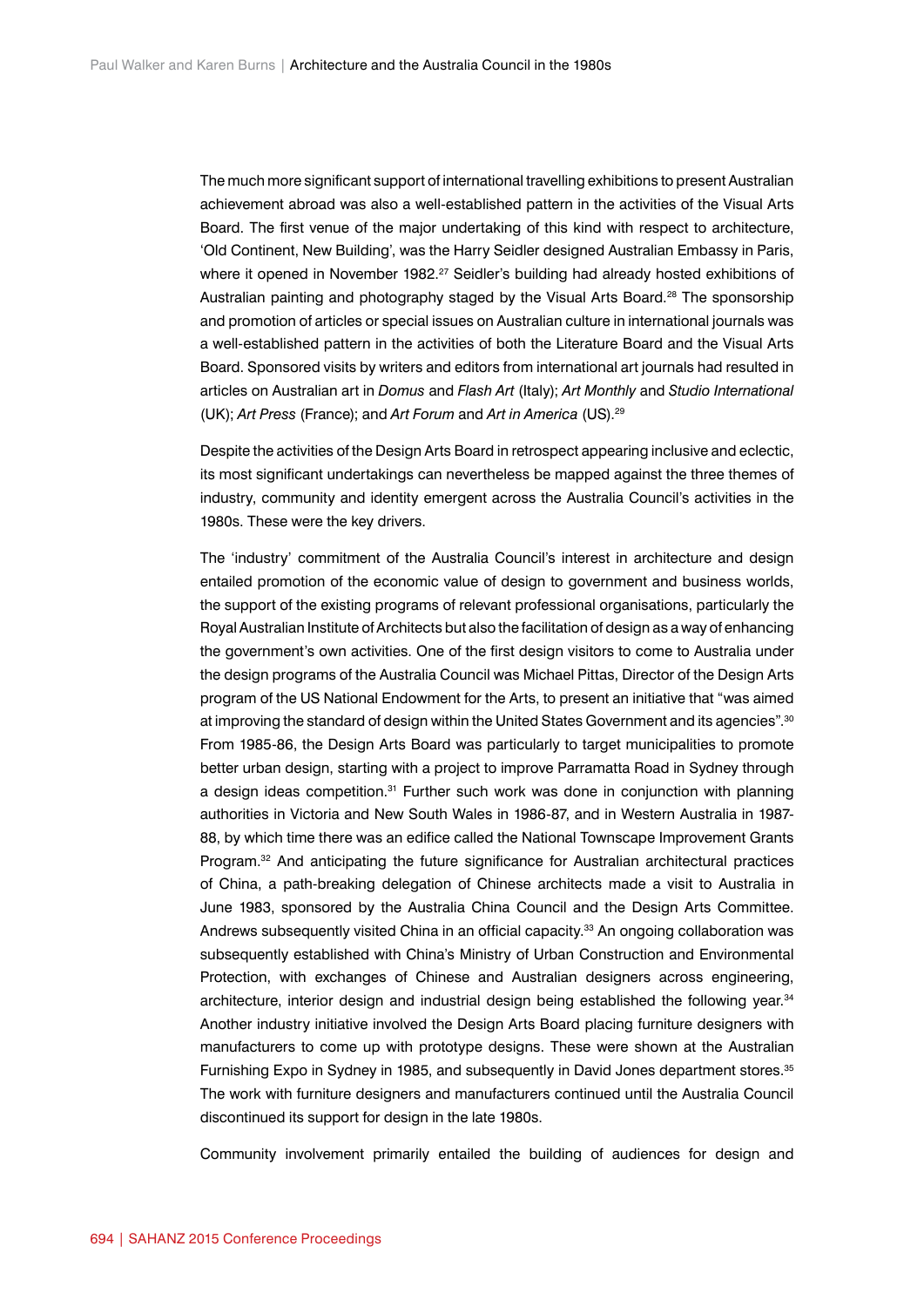

architecture within Australia. To this end, in 1981 the Architecture and Design Panel staged a national seminar in Melbourne titled Design Education in Secondary Schools.36 Followup conferences were held in Adelaide the following year, and in Canberra in 1984, when a national organisation called the Design in Education Council Australia was formed.37 Subsequently, grants were made to place designers and architects in schools, which continued at least to 1988-89.38 The exhibition 'Australian Built: Responding to the Place', shown in 25 Australian centres from 1985 to 1988,<sup>39</sup> could also be construed as an attempt to encourage further engagement of communities and individuals with design.

Finally in regard to identity, the Australia Council's design programs were strongly motivated to articulate a national design profile for Australia, at a time before the 'culture wars' of the Howard era when multiculturalism was a bipartisan – albeit diffident – commitment of Australian governments. This specifically entailed an engagement with postmodernism, most apparent in the publications that came from the two major architectural exhibitions commissioned through the Australia Council, and in the issues of international architectural journals on Australia that the Council's design apparatus supported.

#### **Identity: Australia's postmodern moment**

In this last section of our paper we will examine this question of identity articulated through architectural design as it was tacitly and explicitly explored in three special issues of international journals that resulted from invitations to Australia of writers and editors<sup>40</sup>, and two publications for which the Australia Council was directly responsible. All five publications – an issue of *UIA International Architect* from 1984, one of *Domus* that appeared in July 1985, and of *Architectural Review* that appeared in December of that year, and the publications associated with the international exhibition 'Old Continent, New Building', and its local equivalent, 'Australian Built' – present a consistent cross section of Australian architecture of the mid-1980s. This cross-section includes design work from the explicit postmodernism of Edmond and Corrigan and Norman Day – both represented in all five publications – to the late modernism of Glenn Murcutt and Philip Cox – also covered in all publications.

There are two things apparent in retrospectively looking at these publications and the projects they present. Firstly, while there were clear distinctions to be drawn in the Australian architecture of the 1980s between late modernism and postmodernism, it is nevertheless possible to see confluences as well. We will return to this point later. Secondly, while internationally postmodernism has been widely seen as an architecture of the enterprise culture unleashed by the end of the welfare state and 'big government', in Australia postmodern architecture enjoyed patronage from public agencies and was directly associated with the issues of community and identity that concerned government in Australia during the period. The international connection between neo-liberal markets and architecture is explored most famously by Fredric Jameson in his 1984 essay, 'Postmodernism, or, the Cultural Logic of Late Capitalism', and more sceptically by Mary McLeod's essay of 1989, 'Architecture and Politics in the Reagan Era: From Postmodernism to Deconstructivism'.<sup>41</sup> But looking at the volumes on architecture sponsored by the Australia Council we find multiple examples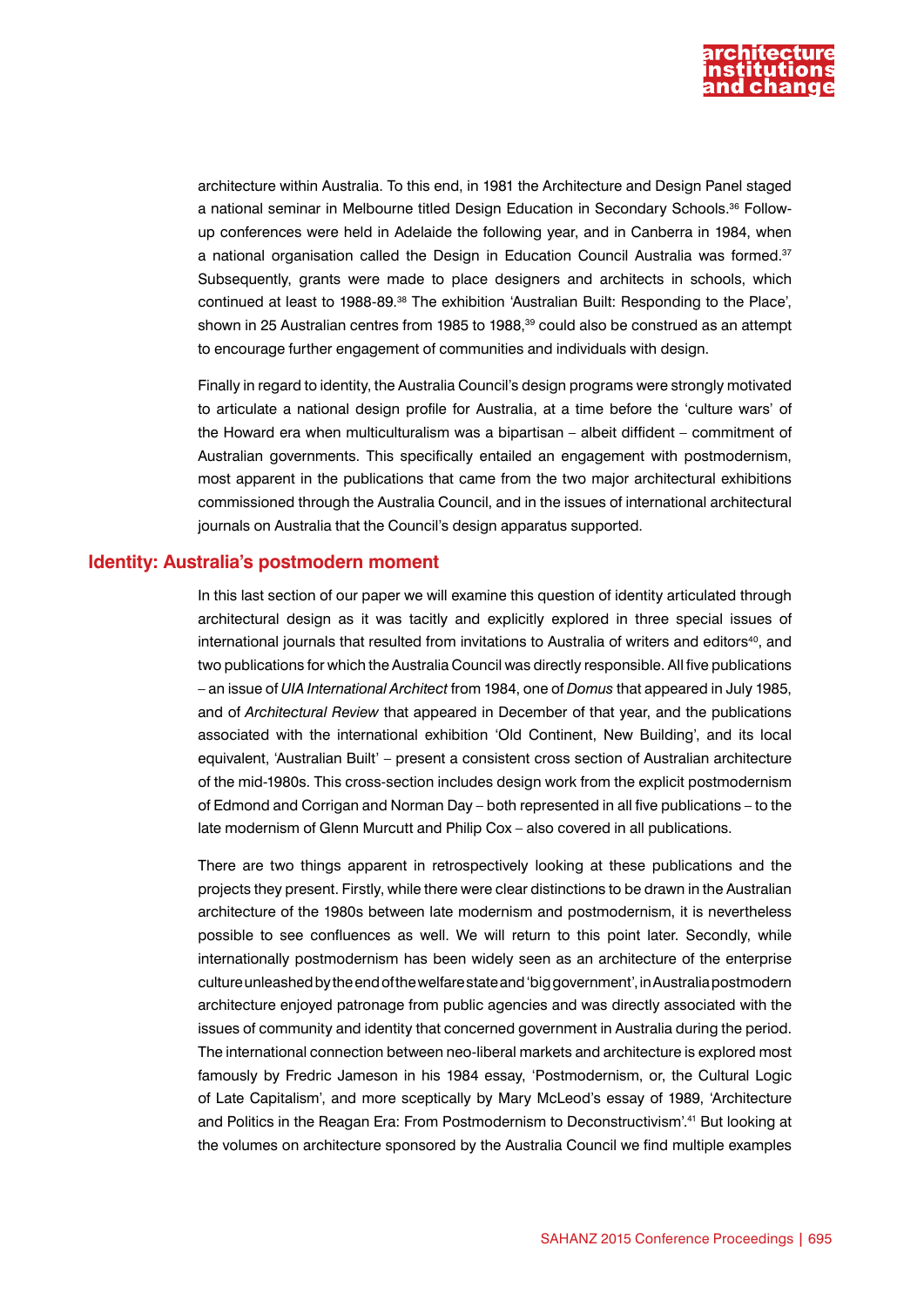of government-funded projects in an explicitly postmodern manner, by which we mean here architecture consensually defined as postmodern in the architectural discourse of the period as a repertoire of stylistic attributes. This repertoire is found in Australian government work from the small-scale public housing projects of the reformed Victorian Housing Commission, including the work of Day and Edmond and Corrigan, to the work-in-progress of the Mitchell/Giurgola & Thorpe design for new parliament house. The key to understanding this difference in the Australian reception of postmodernism and its reception in the US and the UK particularly, is in the difference between the Thatcher view of community (that it did not exist) and that of Fraser (that it did).<sup>42</sup>

Beyond likeness in the projects they document, the five publications otherwise vary; they use a common range of projects to make distinctive propositions. With the subtitle 'Detailing, National Identity, and a Sense of Place' the Australian special issue of *International Architect* reflected the judicious view of its editor, expatriate Haig Beck, of the value of drawing and construction to architectural design, no matter stylistic variations. The *Architectural Review* special issue came just a few months before that journal's explicit call for architecture to take up the 'New Spirit' that it discerned to be abroad; this was a call for the journal to assume as a specific agenda the phenomenological turn of much of the writing that appeared – and still appears – in it.43 *AR*'s Rory Spence attributes much of the range in Australian architecture to differences in the architectural cultures – 'spirits' one might say – between Sydney and Melbourne. *Domus*, by comparison, used its Australian issue to further its general editorial stance of promoting a radically critical architectural approach. Titled 'Ciao Australia: Coast to Coast; the last wave', it featured sections on architecture, design, art and fashion. The architecture section was inclusive of the late modern/postmodern range – Melbourne infill housing by Edmond and Corrigan and Norman Day, to the 'late modernism' of Seidler's Hannes House, Murcutt's Kempsey Museum and Information Centre, and Cox's Yulara Tourist Village. Postmodernism prevailed: the only lengthy piece by an Australian architectural commentator included was Peter Corrigan's 'Learning From Suburbia'. While Seidler was accorded the distinction of an interview with the *Domus* editor Alessandro Mendini, Mendini observed to him that "Young Australian design culture today is looking to values different from the ones which you brought with you", and asked "What do you think about Corrigan?" (Seidler's answer: "… typically desperate trying to be interesting by being offensive visually.")<sup>44</sup>

By contrast to the editorial hand apparent in each of the journals, the two exhibition publications are both explicitly committed to multiplicity in their selection of projects and in their texts. Textually, *Old Continent; New Building* attempts to perform this through the different voices of four writers: Philip Cox, Leon Paroissien, Conrad Hamann, and Jennifer Taylor. In a broad sweep, Cox characterises Australian architecture in relationship to a long history of human experience of landscape; Paroissien offers an abbreviated but conventional historical survey from anonymous indigenous architecture to modernism's 1970s implosion; Hamann suggests current Australian architecture emerges in relation to several urban conditions and sensibilities which are its new ground; Taylor describes a growing confidence in balancing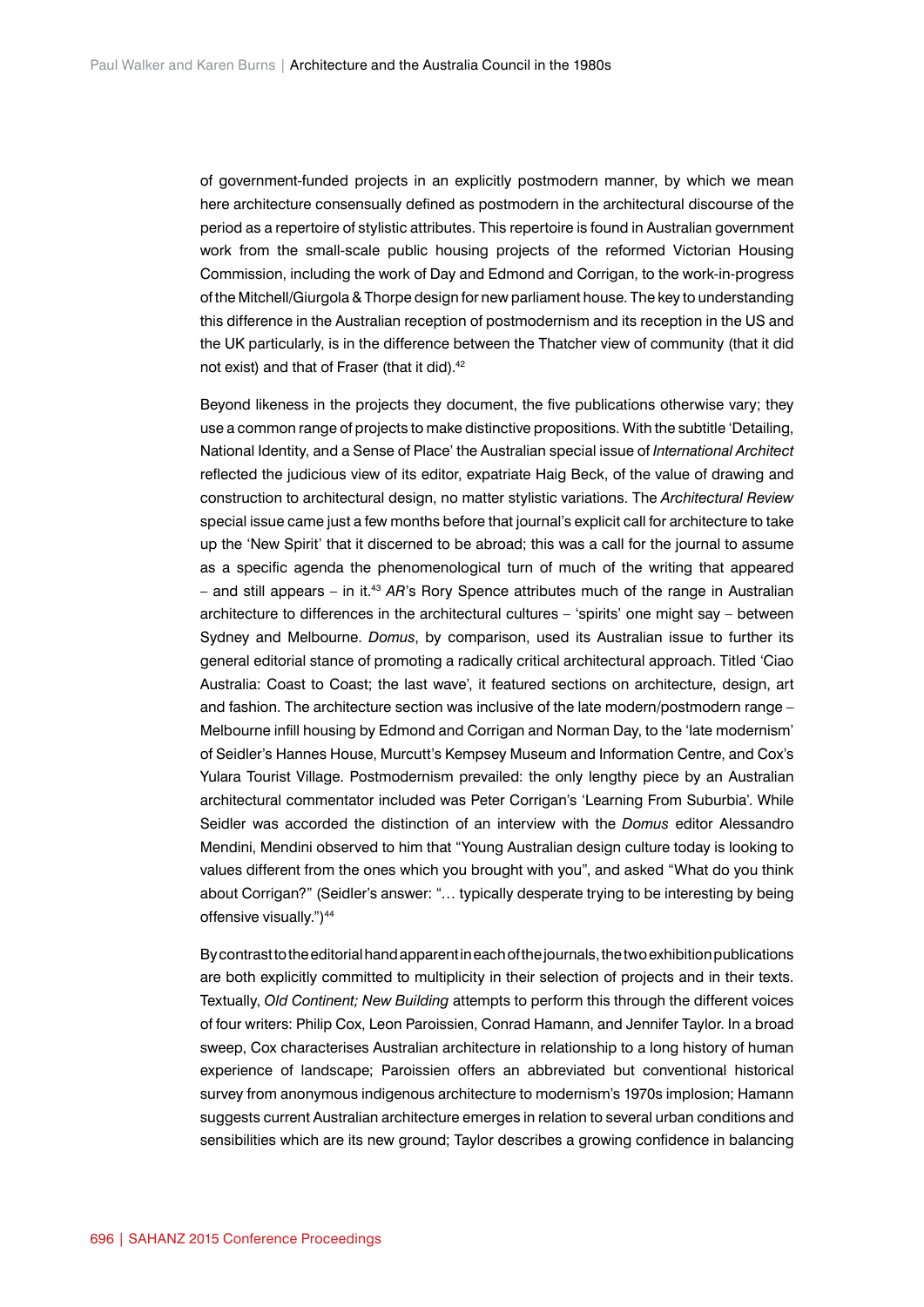

cultural inheritances and a poetic awareness of the environment.45 The *Australian Built* publication, by contrast, features the words of but a single author, Craig McGregor. Under the title 'Responding to the Place', McGregor follows the Jencks pop-semiotics line that the buildings in the exhibition are "not just shelters, though they are that, but communication systems as well":

And in the conflicts which exist between these signal systems – between the modern and the post-modern movements, between the regional and the international, the vernacular and the theoretical are reflected the tensions and conflicts which exist within Australian society…. There is no mainstream; current Australian architecture is nothing if not pluralist.<sup>46</sup>

These words from *Australian Built* and the essays from *Old Continent, New Building*, and the photographs of the projects published in these volumes and exhibited from Paris to Los Angeles and throughout Australia, proposed a collective representation of Australian architecture that was multiple and inclusive. Nevertheless, unlike the *International Architect*, *Domus* and *Architectural Review* special issues, these Australian publications also featured a single dominant image – John Andrews' Eugowra farm house of 1981.

The Eugowra house – a steel framed and steel and glass clad pavilion – is the cover image for the *Old Continent, New Building* publication, and appears twice within its pages; it features as the first of a small number of coloured images in *Australian Built*, and twice more in black and white. Eugowra does not appear in the Australian issues of the international journals at all. A cynical reading of this might suggest that the Australian writers and curators the Design Arts Board patronised felt obliged to acknowledge Andrews, their man on the Australia Council, the guy who got them the gig. There were, however, many Andrews projects to choose from, and the explanation more likely lies in the high regard with which this project was held. It was and is a complex project, not in its program – a house for Andrews and his family – but in its symbolism and in its hint that post- and late-modern lines could be linked, as we alluded to earlier. The Eugowra house can be read as a project driven by its use of construction and environmental technologies appropriate for its isolated situation. Indeed the same descriptive text on the house that appears in both *Old Continent, New Building* and in *Australian Built* describes it in just these terms. But it can also be read in terms of symbolic projection and historical allusion. Taylor, the critic who knew Andrews' work best, describes it in her essay in *Old Continent, New Building*, as follows:

The time-honoured homestead is revived, transformed, and imbued with a new and startling imagery. With its water tanks, spreading roof and energy tower, the building tells of the stringent conditions of the area. This gleaming house of corrugated iron shimmers in the stark landscape and highlights the sun's strength and intensity. Like Murcutt's houses it is a classical pavilion, but the Andrews' house reaches back into history through the colonial period and Georgian England rather than through continental classicism.47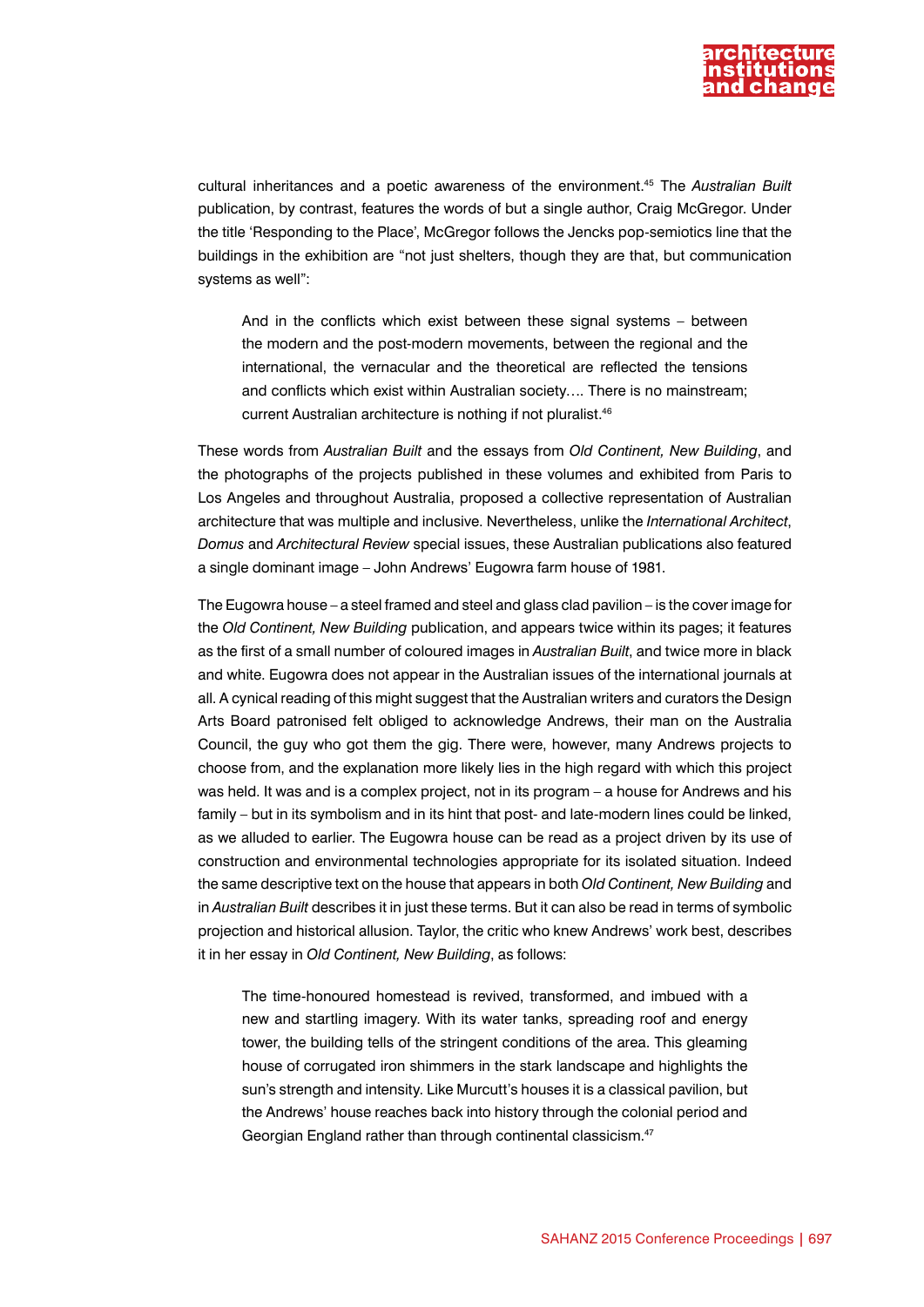Eugowra is the small house precursor to the big house of New Parliament; the questions formulated in 1979 for the entrants in the parliamentary design competition about the contemporary significance of symbolism, siting, and symmetry could just as well be directed at Andrews' Eugowra. Eugowra's 'energy tower' and spreading, hipped roofs might have impeccable pragmatic sense, but they also made an iconic representation of what Australian architecture apparently wanted to be in its postmodern moment.

### **Conclusion**

Eugowra's power as an architectural icon was to be outstripped by New Parliament House when it was completed in 1988. The Giurgola design also put into the shade the Australia Council's major architectural achievement of that year, and the last outcome of its engagement with design and architecture, the completion of the Philip Cox designed Australian Pavilion in the Giardini della Biennale in Venice. Though long projected, the Australia Council's Visual Arts Board started serious work on this only in 1986-87, with the idea that its completion in 1988 would be a celebration of the bicentenary. Professional design services were provided by the Design Arts Board, by then restyled the Design Board.<sup>48</sup> In the Design Board's last report for 1987-88 included the rather plaintive comment that

Design Board members also donated their services to design the new Australian pavilion at the Venice Biennale. The pavilion, which was opened in June by the Honourble Ralph Willis, Minister for Industrial Relations, is an excellent example of contemporary Australian design as well as a permanent venue for exhibiting Australian art at this major arts venue. This amalgamation of design with fine arts exemplifies the contribution both can make to Australian culture – in this case for Australia's international benefit.<sup>49</sup>

By 1990, when the second exhibition had been installed in Australia's Venice Pavilion, the Australia Council was ascribing its design not to the Design Board that it had erased, but rather to Philip Cox personally.<sup>50</sup> The Australia Council's commitment to design as one of its responsibilities had gone. While the events that led to this can be traced, root causes are harder to discern. On one hand, Horne and Andrews did not get on, and Andrews' drive and commitment had strongly underwritten the Australia Council's engagement with design issues and culture. On the other, the economic rationalism that subtended the Council's interest in 'design arts' in the 1980s perhaps receded in its influence on arts policy in Australia – at least temporarily – as a more traditional, elite view of the arts began again to prevail.

Whatever the case, the Council's architectural fling had lingering traces. These significantly include the representations about Australian architecture made in the publications supported by the Design Arts Boards and the various other entities which preceded and succeeded it within the Australia Council in the 1980s. These representations might be characterised in various ways: in terms of their use of photographs; of the historiographical and theoretical propositions put in their various texts; of different international and local circumstances that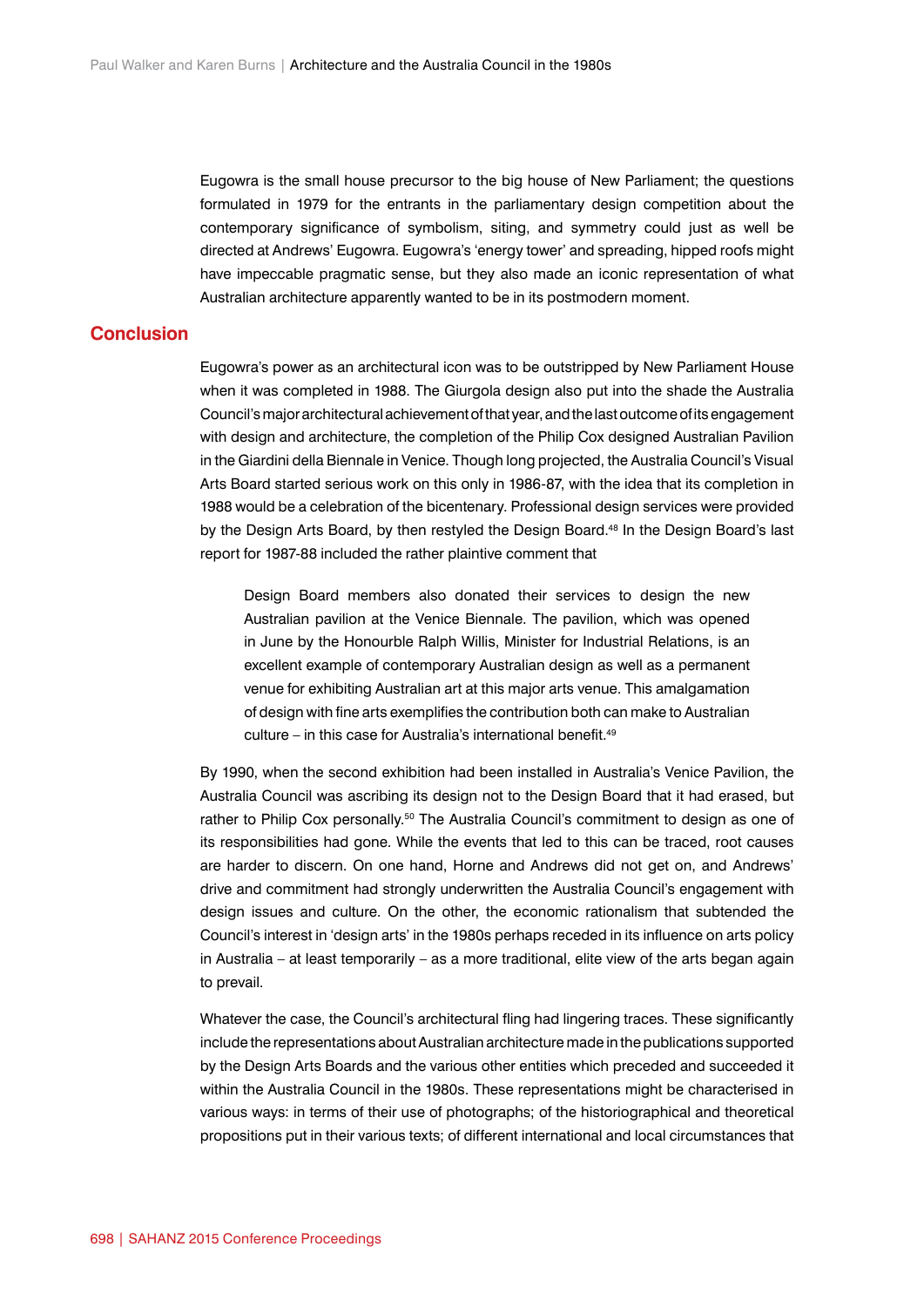

shaped how the strands of the period's architectural culture were perceived in Australia's own range of locations, and how reception of Australian architecture abroad was shaped by agendas set elsewhere. In this paper we have, rather, examined these constructs of architectural identity in relation to the Council's own ideological commitments, and how these aligned with the wider political discourse of the period. It is this discursive context that in Australia during the 1980s sustained an official engagement with the architecture of postmodernism.

- 8 Johanson, "The Role of Australia's Cultural Council 1945-1995," 202.
- 9 Johanson, "The Role of Australia's Cultural Council 1945-1995," 201; see also Gardiner-Garden, "Commonwealth Arts Policy and Administration," 16-17.
- 10 Johanson, "The Role of Australia's Cultural Council 1945-1995," 161-162; Johanson refers to Minutes of 29th Meeting 19-20 April 1979, Blainey Papers, Australia Council Minutes 1979.
- 11 Australia Council Annual Report, 1979-80, 11.
- 12 Australia Council Annual Report, 1980-81, 13.
- 13 Parliament House Construction Authority, *Project Parliament: The Management Experience* (Canberra: Australian Government Publishing Service, 1990), ix.
- 14 Parliament House, Canberra: Conditions for a Two-stage Competition, Volume 1. April 1979, 11.
- 15 Parliament House, Canberra: Conditions for a Two-stage Competition, Volume 2. April 1979, 15.
- 16 Australia Council Annual Report, 1981-82, 22.
- 17 The other two original members were the engineer Peter Miller and the industrial designer David Terry. Australia Council Annual Report, 1981-82, 9.
- 18 Gardiner-Garden, "Commonwealth Arts Policy and Administration," 20.
- 19 Australia Council Annual Report, 1987-88, 4.
- 20 Australia Council Annual Report, 1988-89, 37; Australia Council Annual Report, 1989-90, 14.
- 21 The European cities were Paris, London, Geneva, Ghent, Bonn and Milan. Australia Council Annual Report, 1983-84, 60. The American cities were Los Angeles, San Francisco, Washington and Memphis, and 'Tennessee' – so perhaps four. Australia Council Annual Report, 1984-85, 80.
- 22 'Australian Built' opened at the Art Gallery of New South Wales in September 1985. Australia Council Annual Report, 1985-86, 35.
- 23 Australia Council Annual Report, 1983-84, 60; Australia Council Annual Report 1984-85, 79.
- 24 Australia Council Visual Arts Board Architecture and Design Panel, Arts Information Program of the Australia Council, 1981, unpaginated.
- 25 Australia Council Annual Report, 1979-80, 152-153.
- 26 *Ettore Sottsass Jr: From the End Product to the Product's End*, Australian Gallery Directors Council, 1979.

<sup>1</sup> Australia Council Annual Report, 1984-85.

<sup>2</sup> John Gardiner-Garden, "Commonwealth Arts Policy and Administration," Parliamentary Library Background Note, 2009, 1-2, [www.aph.gov.au/binaries/library/pubs/bn/2008-09/artspolicy.pdf](http://www.aph.gov.au/binaries/library/pubs/bn/2008-09/artspolicy.pdf) (accessed February 16, 2015).

<sup>3</sup> Katya Johanson, "The Role of Australia's Cultural Council 1945-1995" (PhD dissertation, University of Melbourne, 2000), 149. The discussion here of Australia Council policy and its relationship to the federal government of Australia draws heavily on Johanson's work.

<sup>4</sup> Tim Rowse, "The Great Arts-funding Debate," *Meanjin* 40, no. 1 (1981); R. W. Connell "Democratising Culture," *Meanjin* 42, no. 3 (1983) as cited in Johanson, "The Role of Australia's Cultural Council 1945- 1995," 166.

<sup>5</sup> Jim Davidson, "The Great Arts-funding Debate," *Meanjin* 40, no. 4 (1981): 456; Johanson, "The Role of Australia's Cultural Council 1945-1995 " 168.

<sup>6</sup> Johanson, "The Role of Australia's Cultural Council 1945-1995," 169.

<sup>7</sup> Johanson, "The Role of Australia's Cultural Council 1945-1995," 189.